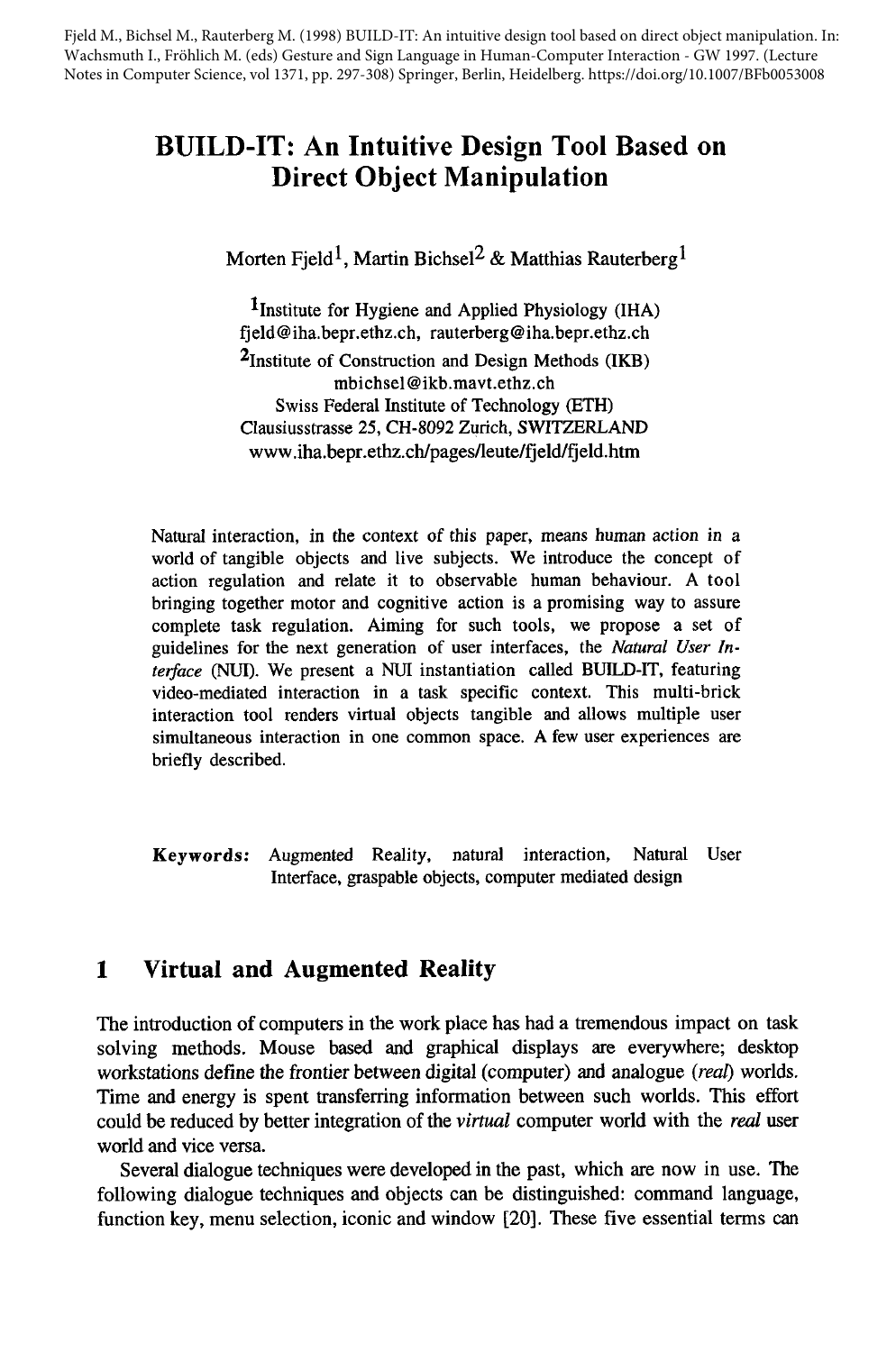be cast into three different interaction styles: command language, menu selection and direct manipulation. They all have in common that the user cannot combine *real* world and *virtual* objects within the *same* interface space. Nor do they adequately incorporate the human hands enormous potential for interaction with real and virtual objects. These drawbacks gave reason to develop data gloves and data suits. Users equipped with such artefacts can more easily interact in an immersive, Virtual Reality (VR) system. Another reason to realise VR systems was the emergence of head mounted displays with 3D output capabilities. However, VR systems are still subject to serious, inherent limitations such as:

- Lack of tactile and touch information, giving a mismatch with the proprioceptive feedback. Special techniques are proposed to overcome this problem [6].
- Delay in the user-computer control loop, often yielding severe problems with reference to the perceptual stability of the ear vestibular apparatus.
- 9 Interference between electronic communication and social interaction. A shared sound space and a shared social world can bring remedy and stimulate humans to mutual interaction [ 15].

The advantage, but at the same time disadvantage, of immersive VR is the necessity to put users into a fully modelled, intangible world. Users are most often part of a world where they interact with material objects and live humans. This on-going, real world interaction is ignored by modelled worlds, since mixing of tangible and virtual objects is not yet possible.

To overcome these drawbacks of immersive VR, the concept of *Augmented Reality*  (AR) [23] was introduced. This approach is promising because it incorporates fundamental human skills: interaction with real world subjects and objects. Hence, the AR design strategy enables humans to behave in a nearly natural way. We call this way of behaviour *natural (inter-) action.* 

In the following section, we elaborate on a concept for natural interaction. Based on this concept we derive design guidelines for the next generation of user interfaces, *Natural Userlnterfaces* (NUIs). Based on these guidelines and the existing AR approach, section 3 suggests a general NUI framework. Section 4 describes a task specific instantiation of the NUI framework, called BUILD-IT. This tool features video-based interaction, supporting construction and plant design. Section 5 offers a reference to some user experiences.

### **2 Natural Interaction**

#### **2.1 Observable action**

For some years, interaction with machines has become part of everyday life. According to Winograd and Flores [25] "reflection and abstraction are important, but **not** the basis for everyday actions". We are interested in reflection, dialogue and communication when they are cause and/or effect of physical behaviour. Therefore, the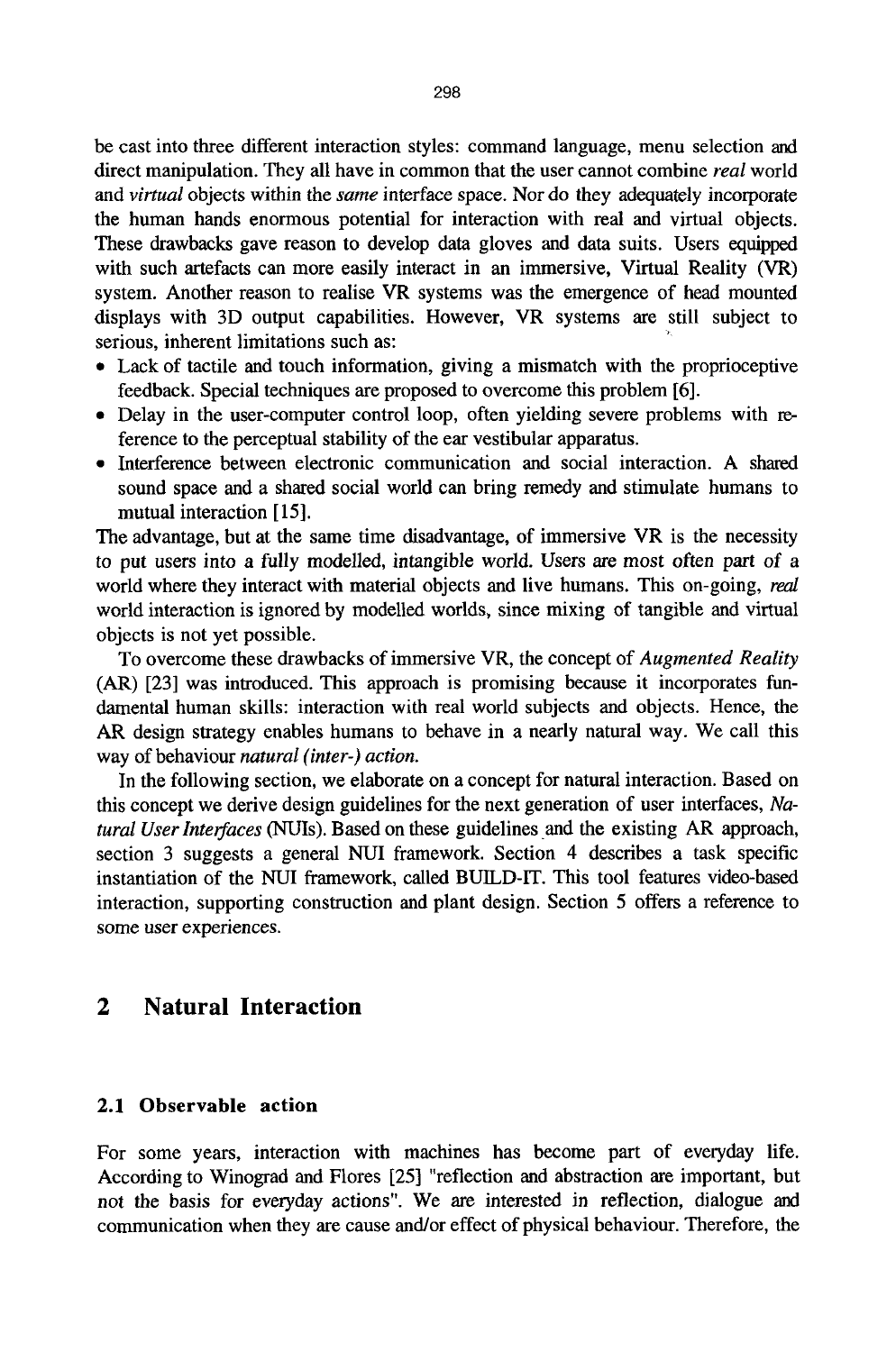focus of this article will be activity that is based on observable task solving behaviour. Further support is offered by Campbell [5], who found that the more a learning process includes task related actions, the greater the retention of this learning, and, the greater the transfer to new situations. According to Campbell's experiments [5], decision must be tied to action in order to be efficient, at least in the early stages of learning. After this clarification, we go ahead to see what observable behaviour may look like.

Describing body action in general was undertaken by Sanders and McCormick [19] with their classes of motor behaviour: *discrete, repetitive, sequential and continuous movement* as well as *static positioning.* Focusing on hand movements, interesting work was offered by Mackenzie and Iberall [13], who outlined *prehension behaviour as*  "the application of functionally effective forces by the hand to an object for a task, given numerous constraints." Prehension actually has a double meaning: taking hold of with the *hand* and *mental* apprehension. We take this duality as a pretext to make *reflection* part of our discussion.

#### **2.2 Motor and cognitive action**

Aicher [3] shows that the relation between reflection and body is so close that cognitive processing is often rendered visible by the language of the hands. This would mean that mental activity has a strong relation with manual activity and vice versa. Aicher describes regulation of human activity as a cycle of action, comparison and correction, leading to new action. He claims that regulation of human activity is often reduced to inner, rational activity. So, the manual part of the cycle has lost its right importance. This lack of *doing* in human problem solving may be due to the sharp division between mental and manual work. Cognitive processing excludes observable action and vice versa. Hence, there is a need for a unifying concept within human computer interaction bringing together action and reflection.

#### **2.3 Action regulation theory**

Action regulation theory [10] is one well founded answer to this need. Based on task analysis, this tradition unifies action and reflection. Great importance is attached to the concept of the *complete task.* Each complete activity cycle starts with a goal setting part. The characteristics of a complete task are given by four distinctive steps (Fig. 1):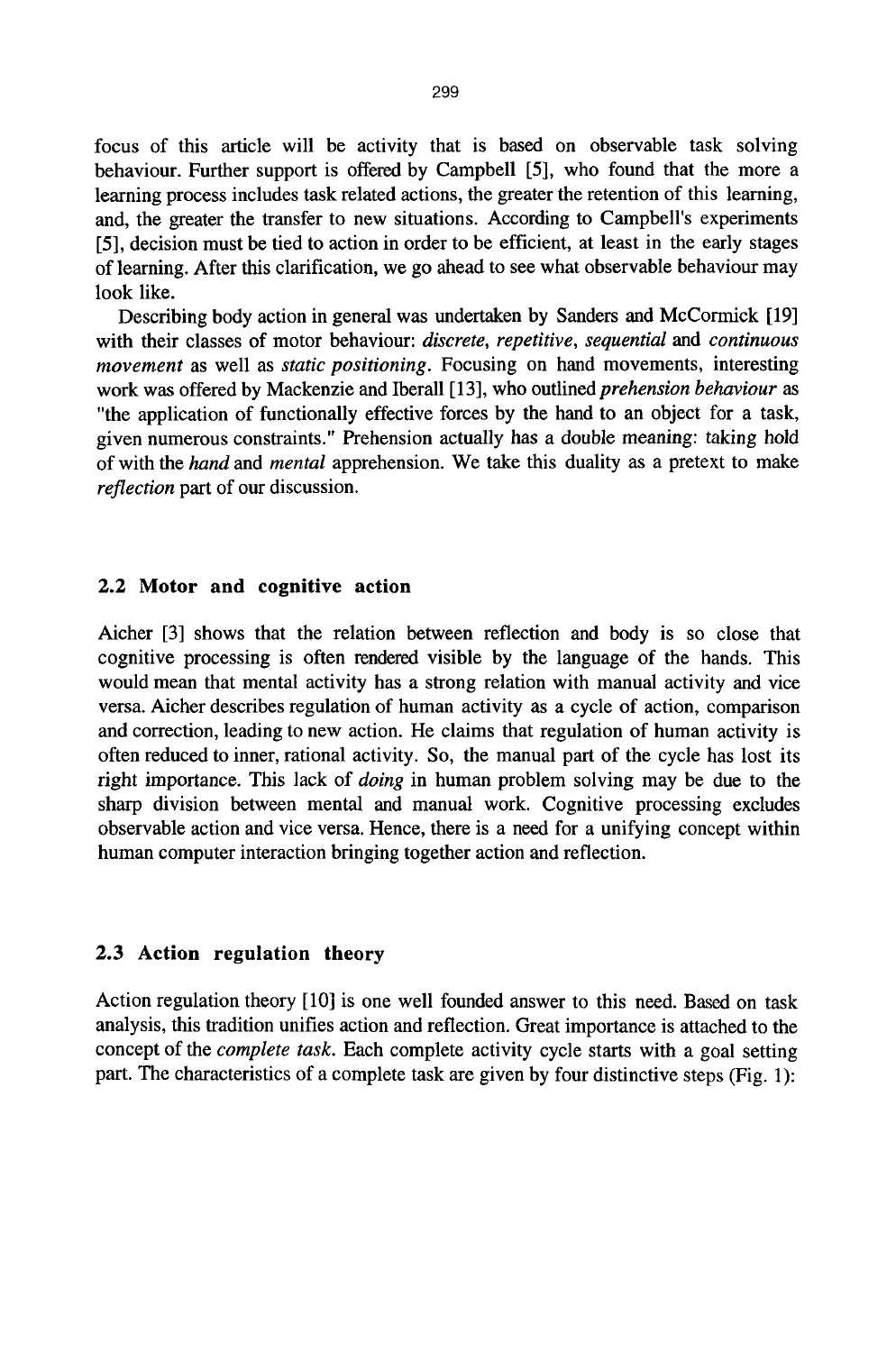

Fig. 1: A complete activity cycle in the context of Action Regulation Theory [10].

- *9 Independent setting of(sub-)goals, embedded in the superimposed task goal.*
- Independent action preparation in the sense of taking on planning functions, and *selection of the tools including the necessary actions for goal attainment.*
- *9 Physical (or event mental) performance functions with feedback on performance pertaining to possible corrections of actions.*
- *9 Control with feedback on results and the possibility of checking the results of one's own actions against the set (sub-)goals.*

Based on action regulation theory, we set out to enlarge the view of goal oriented, motor activity.

#### **2.4 Epistemic and pragmatic action**

Motor activity was classified by Kirsh and Maglio [12] as being either epistemic or pragmatic. Pragmatic actions have the primary function of bringing the user physically closer to a goal. In contrast, epistemic actions are chosen to unveil hidden information or to gain insight that otherwise would require much mental computation. Hence, physical action facilitates mental activity, making it faster and more reliable. Also, cognitive complexity may be reduced by epistemic actions. For instance, the memory involved in mental computation can be reduced or the number of steps required made fewer. As a consequence, the probability of errors due to mental slips is reduced.

The distinction of epistemic and pragmatic action was also mentioned by Gibson [9], suggesting that hand movements can be classified as *exploratory and performatory.* A similar distinction was made by Rotenstreich [18], who considered human activity to be either *play* or *labour.*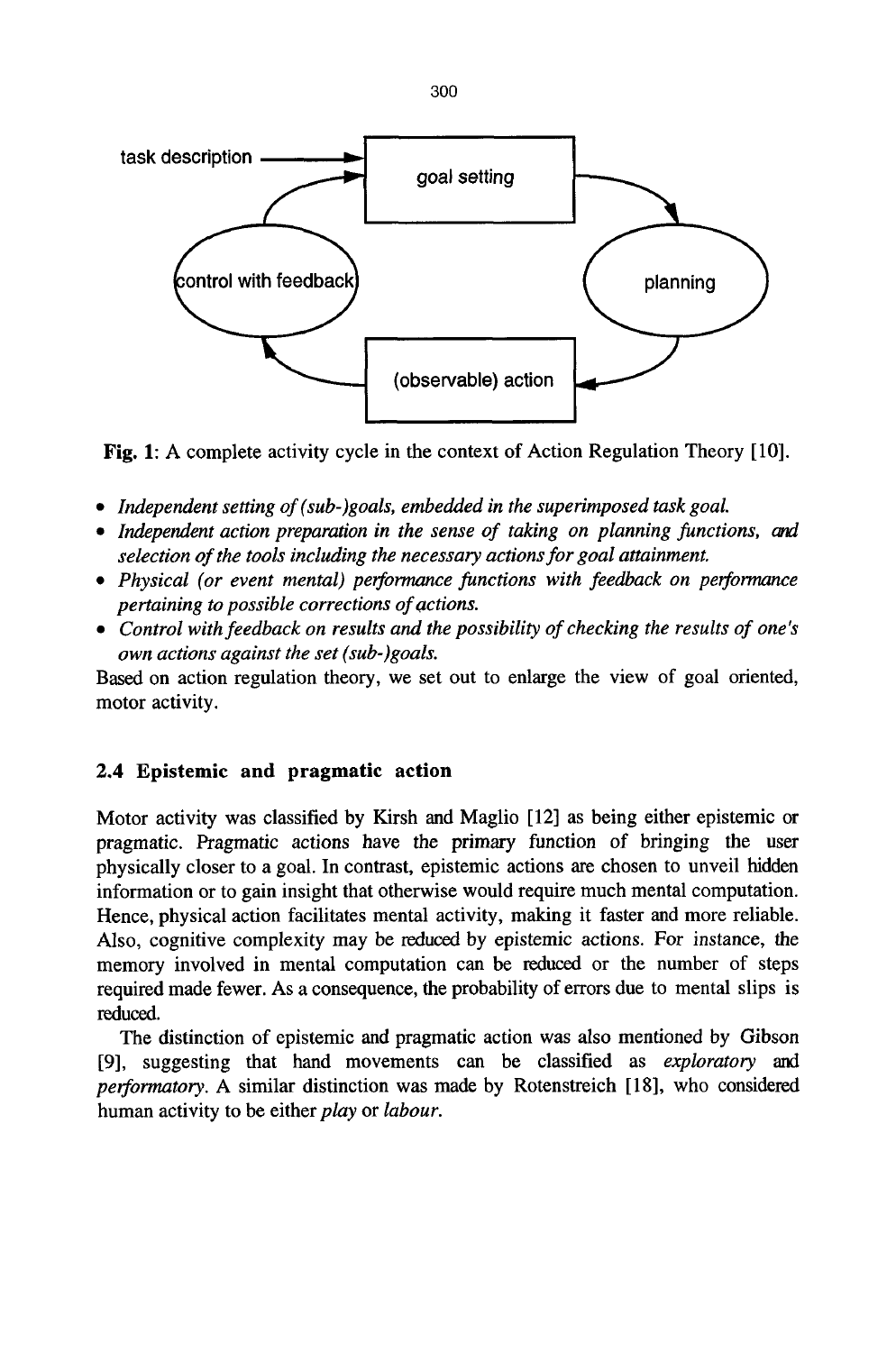#### **2.5 NUI design guidelines**

At this point we are led to the question: can epistemic action be considered to be a goal-driven, task related activity? The answer to this question depends on the level of abstraction. For instance, epistemic action might be goal oriented when the aim is to learn and internalise a tool. Such a process is described by Kaptelinin [11], through the following steps:

- *9 The initial phase, when performance is the same with and without a tool because the tool is not mastered well enough to provide any benefits,*
- *9 the intermediate stage, when aided performance is superior to unaided performance, and*
- *9 a final stage, when performance is the same with and without the tool but now because the tool-mediated activity is internalised and the external tool (such as a checklist or a visualisation of complex data) is no longer needed.*

This three step process may be classed as epistemic action, but at the same time it constitutes task related, purposeful activity. So, epistemic action can certainly be considered to be task oriented. As a result, we find it worth-while to formulate the first point of our design guidelines: NUIs should allow for epistemic as well as pragmatic action.

Since exploring, feedback, comparison and correction all are ways to increase knowledge, we find it in focus to refer Buckminster Fuller's work on education. He showed how learning is intimately related to making mistakes. His idea is that "the more mistakes the students discover, the higher their grade" [4]. His proposal was actually to appreciate regulation of human activity. Students with a good sense for goal setting, planning, action and feedback get higher grades. We use this idea as a second point for our guidelines: Users should be allowed to behave in an exploratory way and to make mistakes. Such behaviour should only imply low risk and shall give constructive feedback.

To reach complete task solving in computer mediated activity we believe that users must behave in a *natural* way. They must be able to employ everyday motor faculties by bringing into action all of their body parts like hands, arms, face and voice. That requirement constitutes the third point of our design guidelines. Consequently, NUIs must be able to interpret a range of human expressions. So, they will need powerful and intelligent pattern recognition methods [ 16].

Summing up this section, we get the following set of guidelines for NUI design:

- 9 Allow epistemic as well as pragmatic action.
- Assure that mistakes only imply low risk so that exploratory behaviour is being stimulated.
- 9 Allow users to employ everyday gestures and motor patterns using all of their body parts like hands, arms, face and voice.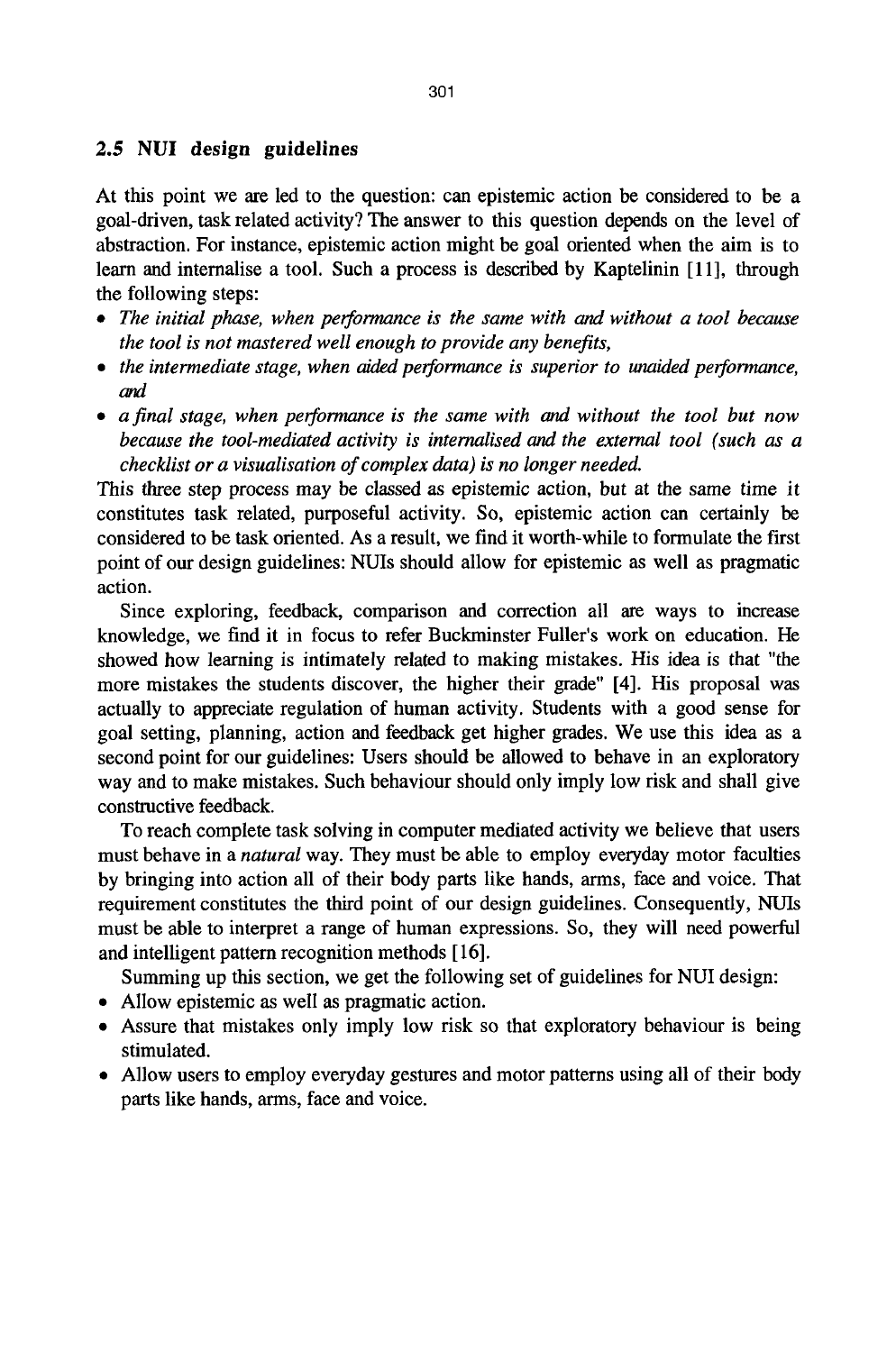## **3 A general framework**

In this section we make use of the elaborated guidelines for NUI design by extending the concept of Augmented Reality (AR). AR recognises that people are used to the *real* world, which cannot be authentically reproduced by a computer. AR is based on **the** *real objects,* augmented by computer characteristics. We take it as the general design strategy behind NUIs [17].

NUIs support the fusion of real and virtual objects. Being multi-modal interfaces, they understand visual, acoustic and other human ways of expression. They recognise physical objects and human actions like speech and hand writing in a natural way. Their output is based on techniques like video, holography, synthesised speech and spatial sound. NUIs necessarily imply inter-referential input/output [7], meaning that the same modality is used for input and output. Hence, a projected item can be referred to directly by users as part of their non-verbal expressions. Fig. 2 shows the architecture of one possible NUI instantiation.



Fig. 2: Architecture of a Natural User Interface.

The spatial position of the user is monitored by one or more cameras. This could also create a stereoscopic picture for potential video conference partners. Speech and sound is recorded by several microphones, enabling the system to maintain an internal, spatial user model. From above, a close-up camera permanently records the state of the user activity taking place in the horizontal working area. In this very area, virtual and physical objects are fully integrated.

The use of several parallel input channels makes it possible to communicate multiple views to remote partners, such as 3D face images [22] and shared work objects [24]. Multimedia output as shown in Fig. 2 is provided by a) a vertical display for the communication and working area, b) a projection device illuminating the horizontal working area, and c) a multichannel audio system. Of course, traditional input/output devices can be added. As required by Tognazzini [21], NUIs are multimodal, so users are allowed to (re-)choose their personal and appropriate interaction style at any moment.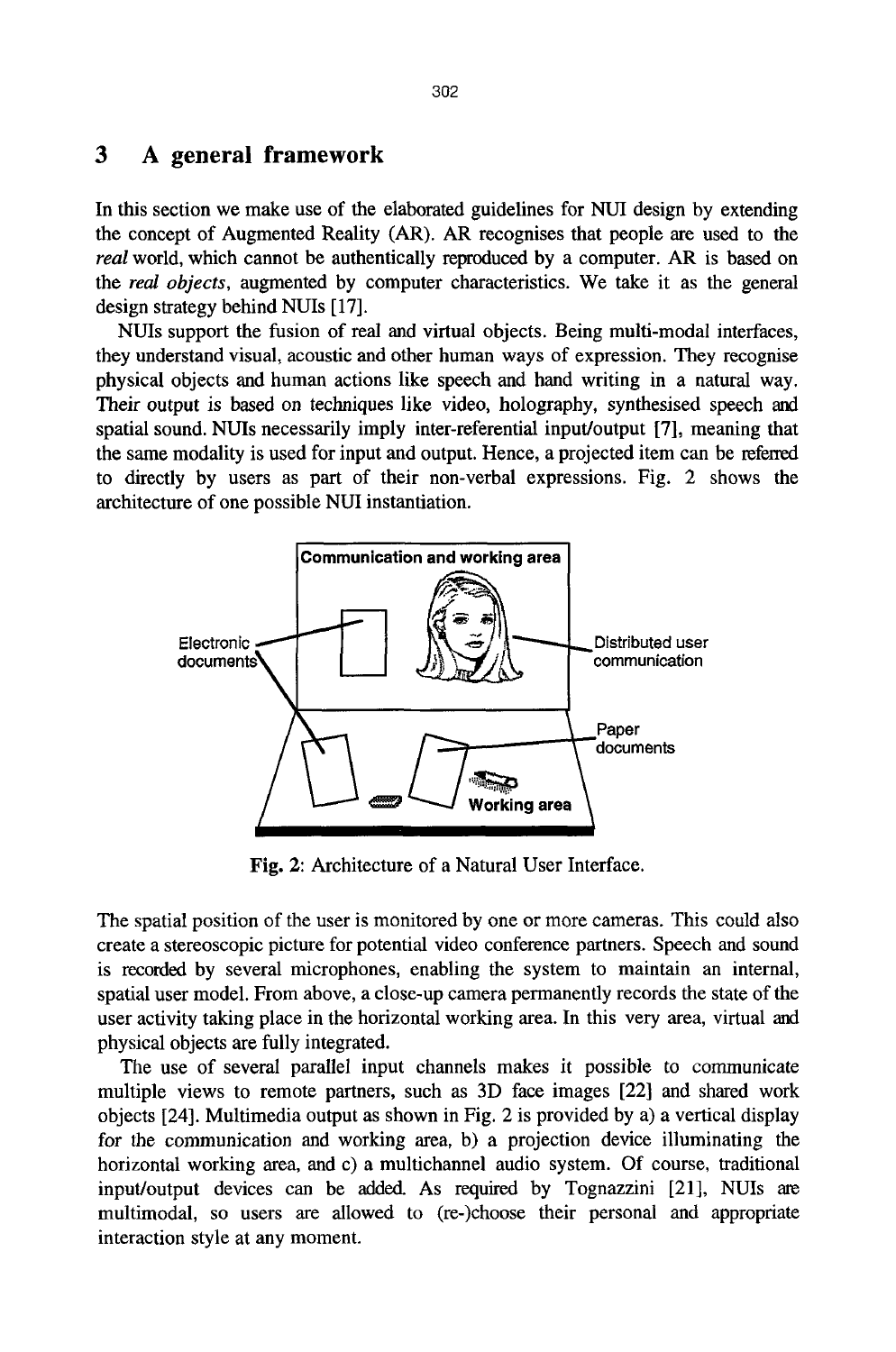Since humans often and easily manipulate objects in the real world with their hands, they have a natural desire to employ this faculty when interacting with computers. NUIs allow users to interact with real and virtual object in a *literally direct*  manipulative way. A planar working area allows them to place real objects onto a surface. There is a direct mapping of the real, user manipulated object onto its corresponding virtual object. We can actually say that perception and action space coincide. This is a powerful design principle, empirically validated by Rauterberg [14].

# **4 A NUI prototype: BUILD-IT**

In a first step, we have designed a weak NUI instantiation. *Weak* means that distributed communication remains to be implied. As task context, we chose that of planning activities for plant design. A prototype system, called BUILD-IT, was realised. This is an application that supports engineers in designing assembly lines and building plants.



Fig. 3: The design room of BUILD-IT.

The design room of Fig. 3 enables users, grouped around a table, to interact in a space of virtual and real world objects. The vertical working area in the background gives a side view of the plant. In the horizontal working area there are several views where objects can be selected and manipulated.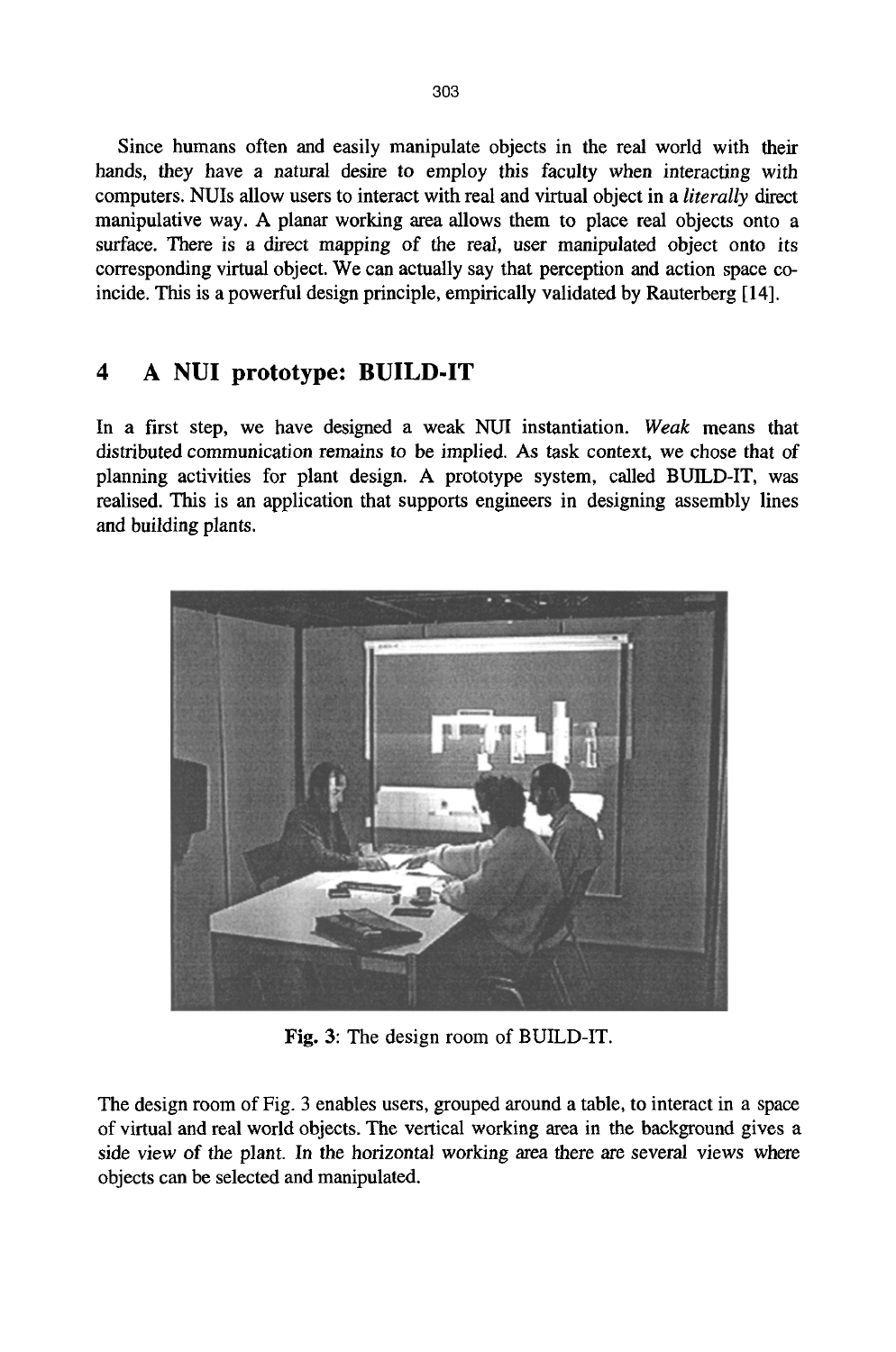

Fig. 4: The basic steps for user manipulations with the interaction handler.

The working principle of BUILD-IT is shown in Fig. 4. The user selects the object by putting the brick at the object positions. The object can be positioned, rotated and fixed by simple brick manipulation. Using a material brick, everyday motor patterns like grasping, moving, rotating and covering are activated. Throughout these steps, there is a strong connection between cognitive processing and observable behaviour. The system dynamically supports the user needs for goal setting, planning, action and control. Hence, complete regulation of the working cycle is assured. The cost of making a mistake is low, since all vital operations are reversible. So, epistemic and pragmatic action are equally supported. To allow two handed operation, the system supports multi-brick interaction. A second effect of multi-brick interaction, is that several users can take part in a simultaneous design process. Altogether, the set of guidelines we formulated in section 2 have been met.



Fig. 5: The object menu (white), above view (grey) and interaction handler (brick).

304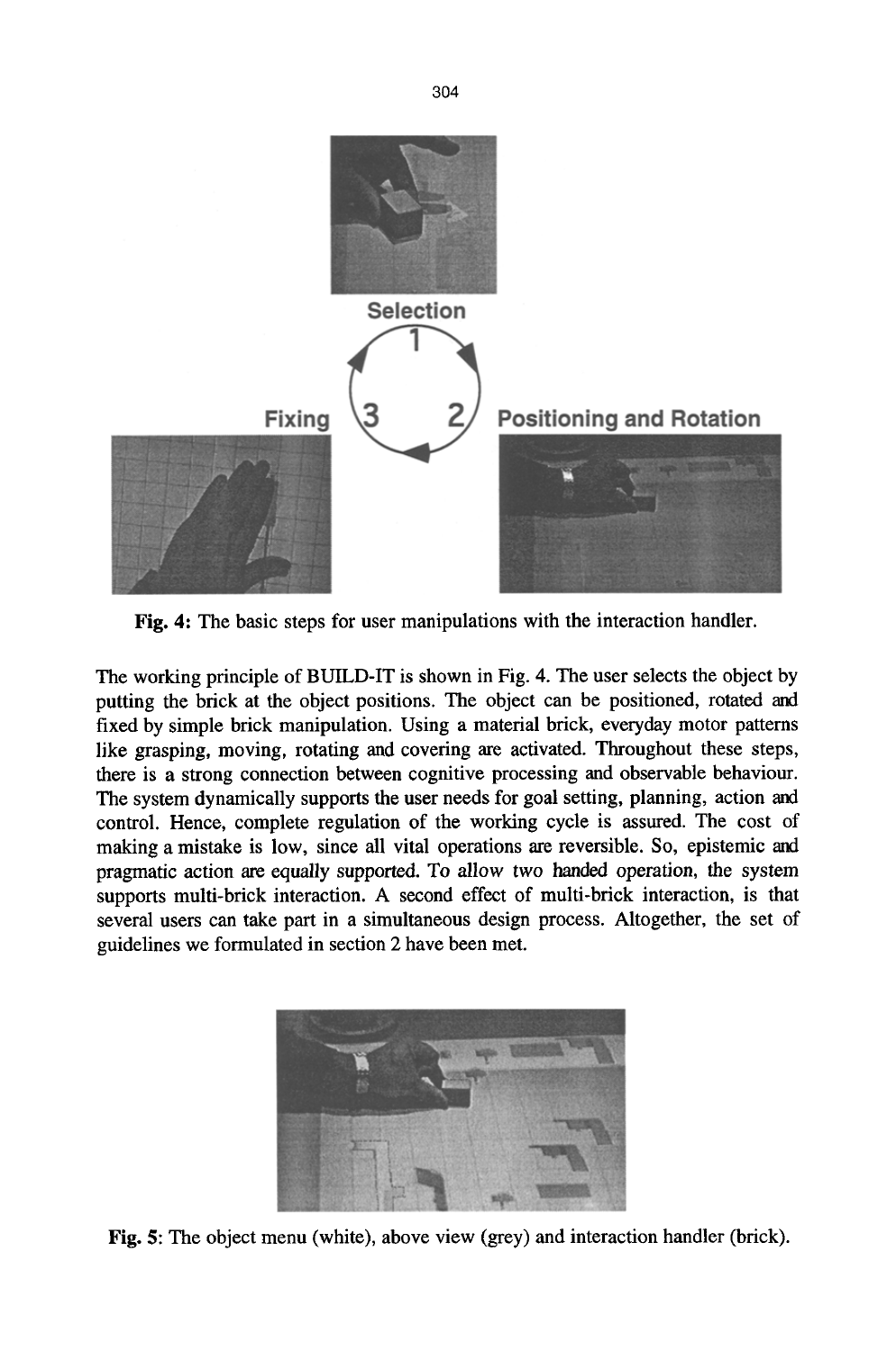The application is designed to support providers of assembly lines and plants in the early design processes. Graphical display is based on the class library MET++ [1]. The system can read and render arbitrary virtual 3D objects as seen in Fig. 5. These objects are sent from a Computer Aided Design (CAD) system to BUILD-IT using Virtual Reality Modelling Language (VRML).

Geometry is not the only aspect of product data. There is a growing need to interact in other dimensions, such as cost, configurations and variants. Therefore, the system has been engineered to send and receive numerous forms of metadata.



Fig. 6: The two working areas and their views.

BUILD-IT currently features the following user (inter-) actions (Fig. 4-6):

- Selection of a virtual object (e.g. a specific machine) in a virtual machine store by placing the interaction handler onto the projected image of the machine in the object menu.
- Positioning of a machine in the virtual plant by moving the interaction handler to the preferred position in the above view of the plant layout.
- Rotation of a machine by coupling machine and brick orientation.
- 9 Fixing the machine by manually covering the surface of the interaction handler and then removing it.
- **<sup>9</sup>**Re-selection of a machine by placing the interaction handler onto the specific machine in the above view.
- Removing the machine by moving it back into the object menu (the virtual machine store).
- Modification of object size and height by operators in the method menu applied on objects in the above view.
- Direct modification of object altitude in the height view.
- 9 Automatic docking of two or more objects along predefined contact lines within the above view.
- Scrolling of above view, height view and menus.
- 9 Modification of the perspective in the height and side views by cameras manipulation in the above view. Numerous cameras, each representing a distinct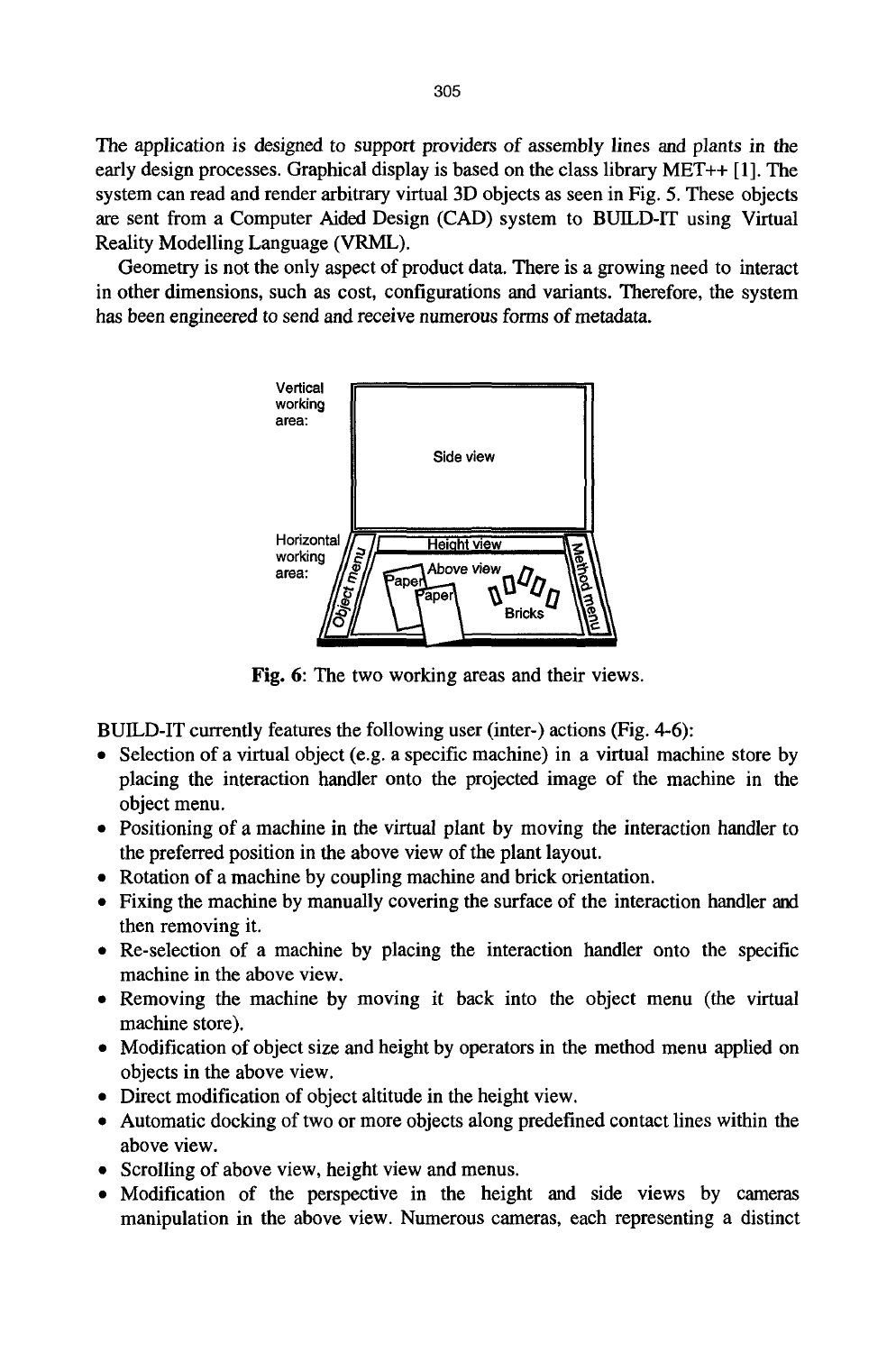perspective, can exist at a time. The last one selected determines the current perspective.

- Saving of the working area contents by a method menu icon.
- Printing of the views, also offered by a method menu icon.
- 9 Multi-brick and multi-person interaction. All the previous (inter-) actions can be simultaneously executed by any of the bricks at the table.
- Simulation mode, supported by a simulation software [2], shows real-time manufacturing. Steel sheets can be followed as they pass through different processes, like laser welding, chemical baths and drilling.

# **5 User experiences**

As system designers, we carried out various talks around the table (Fig. 3). Therefore, we consider ourselves to be the first users of BUILD-IT. This novel swapping of roles between *designer and user,* proved to be a stimulating one. Introducing and working out aspects like real and virtual objects, various view layouts as well as animation, was all mediated by those talks around the table. Some of these talks would not have been conceivable if we had worked in a conventional, screen-based setting.

The BUILD-IT system was also tried out with managers and engineers from companies producing assembly lines and plants. These tests showed that the system is intuitive and enjoyable to use as well as easy to learn. Most people were able to assemble virtual plants after only half a minute of introduction. Some typical user comments were: "The concept phase is especially important in plant design since the customer must be involved in a direct manner. Often, partners using different languages sit at the same table. This novel interaction technique will be a means for completing this phase efficiently.", "This is a general improvement of the interface to the customer, in the offering phase as well as during the project, especially in simultaneous engineering projects.", and "The use of this novel interaction technique will lead to simplification, acceleration and reduction of the iterative steps in the startup and concept phase of a plant construction project".

## **6 Conclusion and future perspectives**

One of the most interesting benefits of a NUI-based interface is the possibility to combine real and virtual objects in the same interaction space. Taking this advantage even further, we have implemented a framework for multiple interaction handlers, allowing simultaneous interaction of several users grouped at one single table. This possibility calls for detailed research into bimanual gestures and multi-person interaction. In particular, we want to look at the concept of time- and spacemultiplexing, as described by Fitzmaurice [8].

Focusing at system performance within the task domain, we have observed how novice users compare with experts. We noticed that all customers whether CAD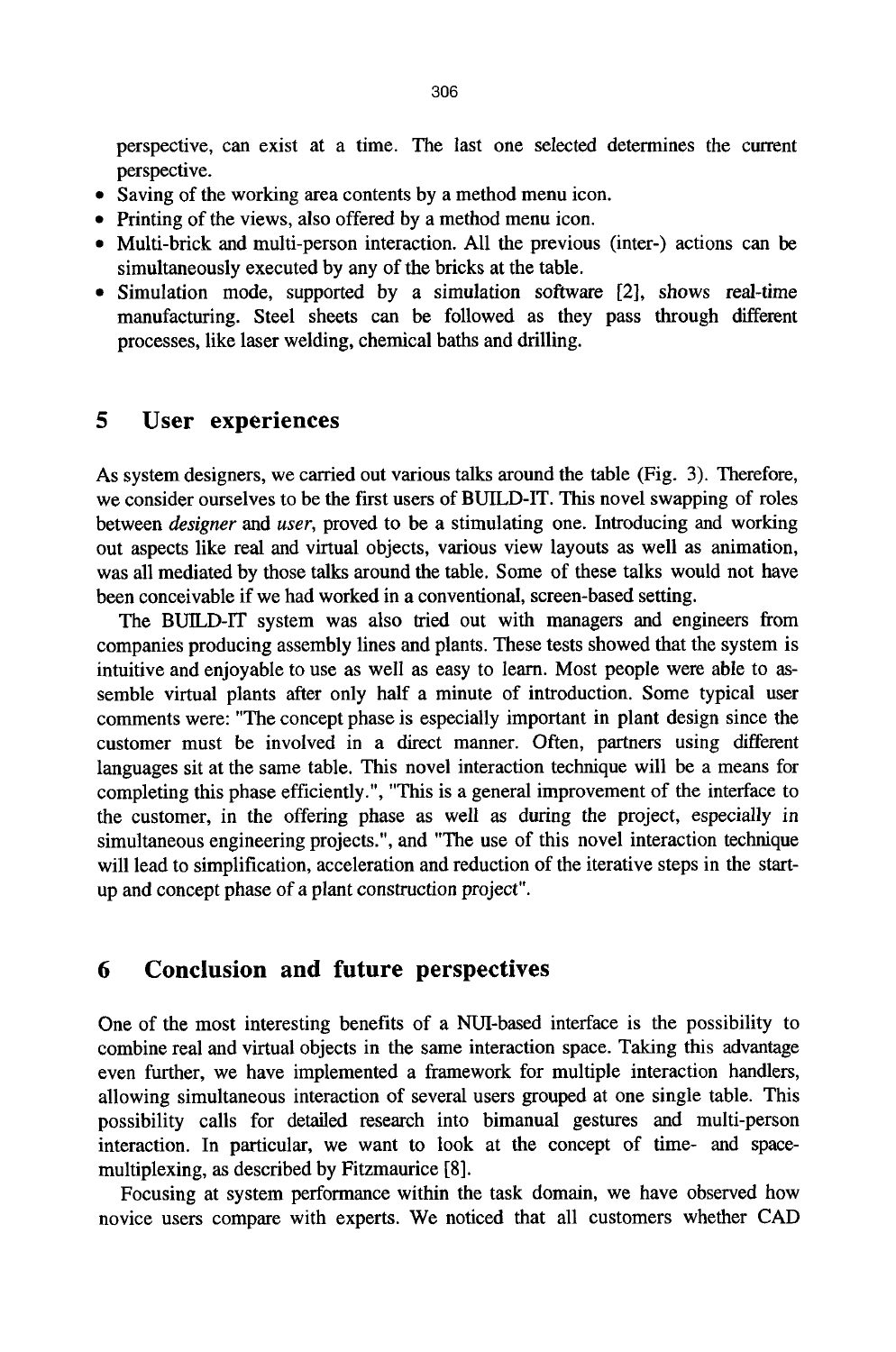experts or not, could take part in discussions and management of complex 3D objects. Products and technical descriptions can easily be presented, and new requirements are realised and displayed within short time. The virtual camera allows a walk-through of the designed plant. Such inspection tours can give valuable input about complex systems.

In the near future, one could imagine a direct, NUI-based information flow between customers and large product databases. It is conceivable that planners wanting to change one detail of a machine, will have several configurations presented on their table. As soon as one has been selected, the exact configuration cost will be calculated and displayed.

# **7 References**

- [1] Ackermann P: Developing Object-Oriented Multimedia Software Based on the MET++ Application Framework. Heidelberg: dpunkt Verlag für digitale Technologie, 1996.
- [2] AESOP GmbH: SIMPLE++ for modelling, simulation and visualisation, 1997.
- [3] Aicher O: analog und digital, ernst & sohn, 1991, pp 19-21, 28.
- [4] Buckminster Fuller R: On Education, The University of Massachusetts Press, Amherst, 1979, p. 46.
- [5] Campbell J: Training design for performance improvement. In J. Campbell & R. Campbell (Eds.), Productivity in organisations (pp. 177-216). San Francisco: Jossey-Bass, 1988.
- [6] CyberTouch, Virtual Technologies Inc., 2175 Park Boulevard, Palo Alto, CA 94306, http://www, virtex.com/
- [7] Draper S: Display Managers as the Basis for User-Machine Communication. In Norman D, Draper S (eds.) User Centered System Design. Lawrence Erlbaum, 1986, pp. 339-352.
- [8] Fitzmaurice G W: Graspable User Interfaces, PhD at the University of Toronto, 1996. *http:llwww.dgp.utoronto.calpeoplelGeorgeFitzmaurieelthesislThesis.gf.html.*
- [9] Gibson, J. J. (1962). Observations on active touch. Psychological Review, 69, 477- 491.
- [10] Hacker W: *Action* regulation theory and occupational psychology. Review of German empirical research since 1987. The German Journal of Psychology 18(2) (1994) pp. 91- 120.
- [11] Kaptelinin V: Computer-Mediated Activity: Functional Organs in Social and Developmental Contexts. In Nardi B (ed.) Context and Consciousness, M1T Press 1996, p. 62.
- [12] Kirsh, D. and Maglio, P. (1994). On Distinguishing Epistemic from Pragmatic Action, Cognitive Science, 18, 513-549.
- [13] Mackenzie C, Iberall T: The grasping hand. Elsevier, 1994, p. 15.
- [14] Rauterberg M., Ober die Quantifizierung software-ergonomischer Richtlinien. PhD Thesis, University of Zurich, 1995.
- [15] Rauterberg M, Dätwyler M, Sperisen M: From Competition to Collaboration through a Shared Social Space. In: Proc. of East-West Intern. Conf. on Human-Computer Interaction (EWHCI '95), 1995, pp. 94-101.
- [16] Rauterberg M, Fjeld M, Krueger H, Bichse] M, Leonhard U, Meier M: BUILD-IT: A computer Vision-based Interaction Technique for a Planning Tool. In (Thimbleby H,